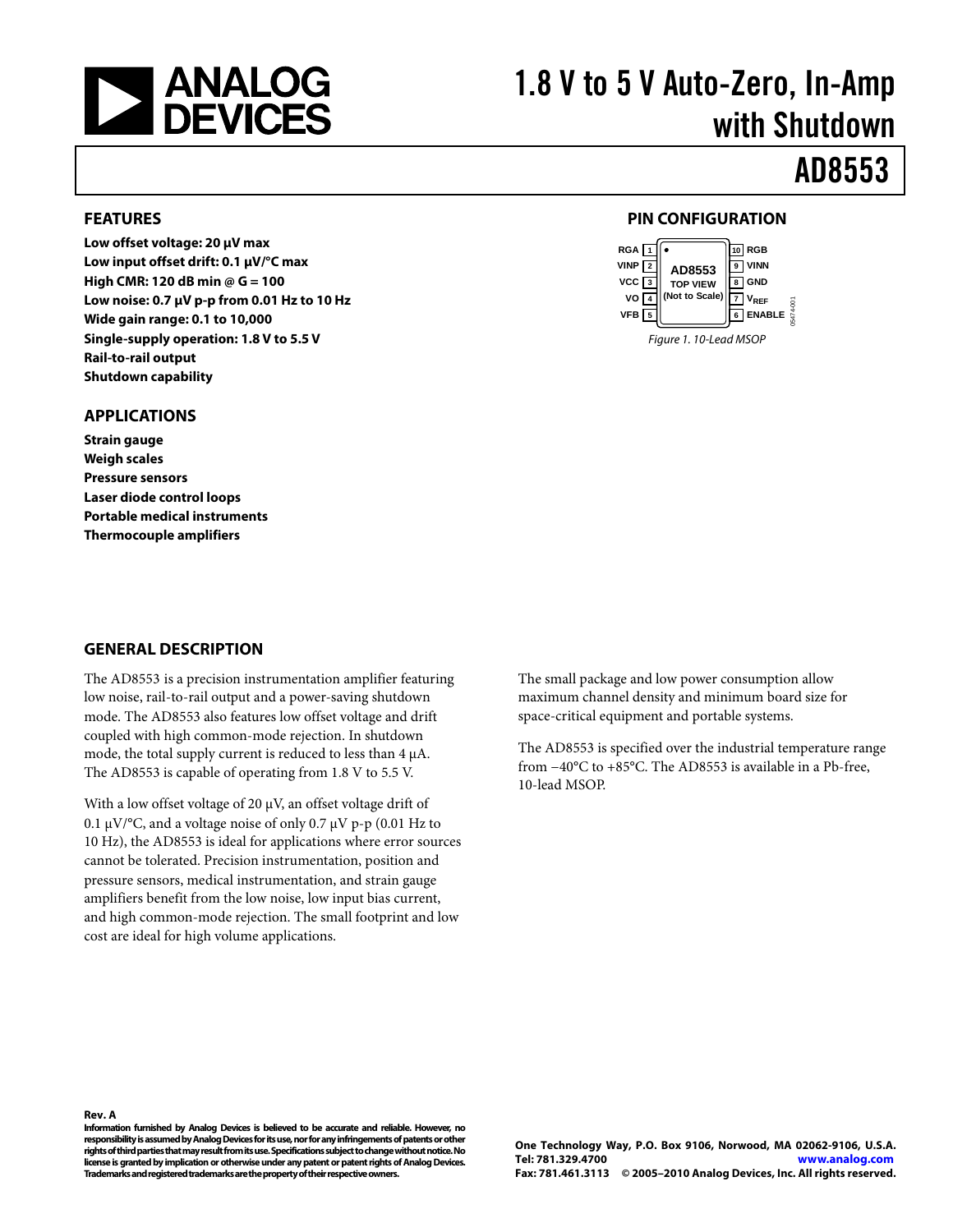## <span id="page-1-0"></span>**TABLE OF CONTENTS**

| Gain Selection (Gain-Setting Resistors) 12      |
|-------------------------------------------------|
|                                                 |
|                                                 |
|                                                 |
|                                                 |
|                                                 |
| Maximizing Performance Through Proper Layout 13 |
|                                                 |
|                                                 |
|                                                 |
|                                                 |
|                                                 |
|                                                 |

### **REVISION HISTORY**

| $8/10$ —Rev. 0 to Rev. A |  |
|--------------------------|--|
|                          |  |

10/05-Revision 0: Initial Version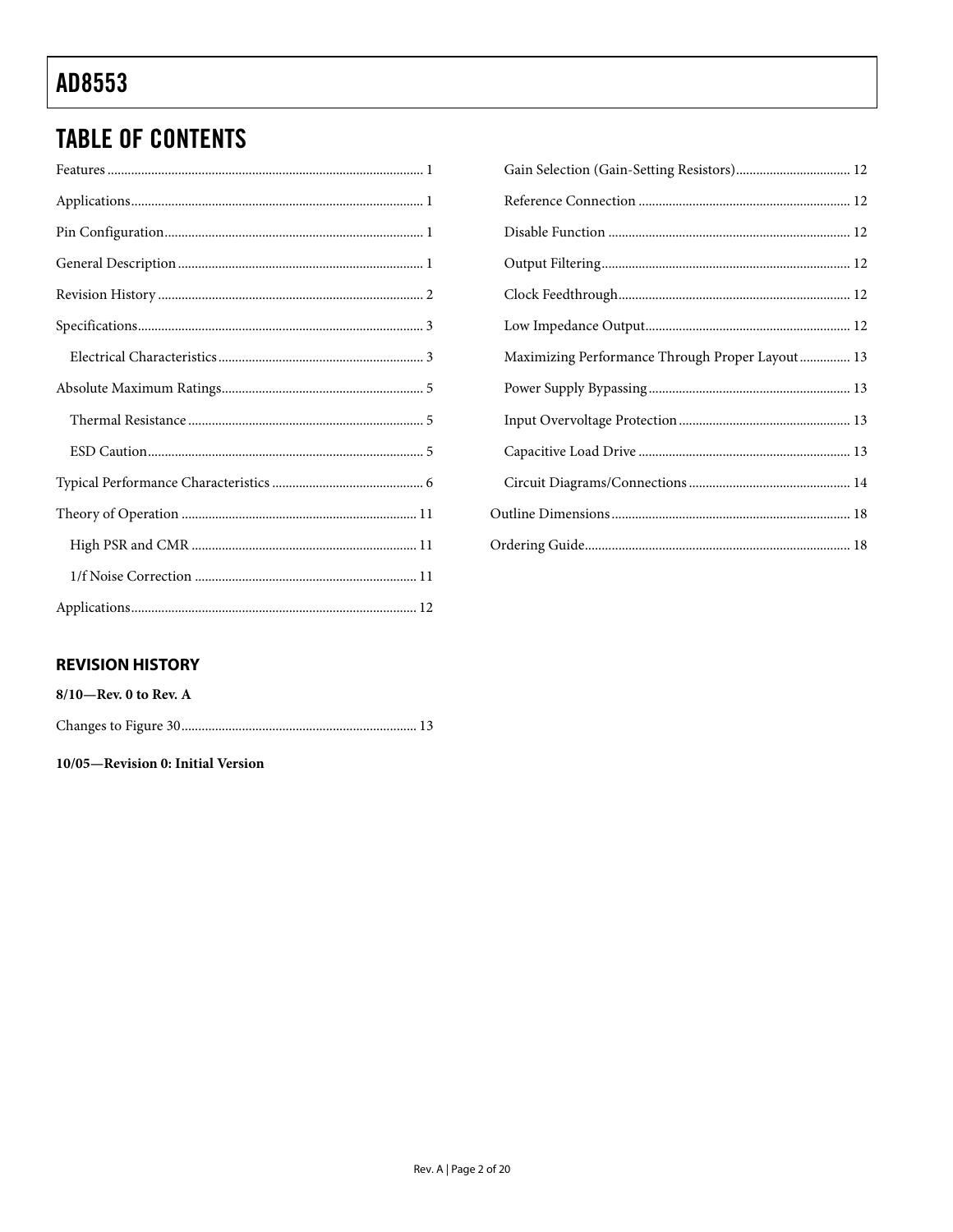### <span id="page-2-0"></span>**SPECIFICATIONS**

### **ELECTRICAL CHARACTERISTICS**

 $V_{\text{CC}}$  = 5.0 V,  $V_{\text{CM}}$  = 2.5 V,  $V_{\text{REF}}$  =  $V_{\text{CC}}/2$ ,  $V_{\text{IN}}$  =  $V_{\text{IN}}$ ,  $R_{\text{LOAD}}$  = 10 k $\Omega$ ,  $T_{\text{A}}$  = 25°C, G = 100, unless specified. See [Table 5](#page-16-0) for gain setting resistor values. Temperature specifications guaranteed by characterization.

**Table 1.** 

| Parameter                      | Symbol                    | <b>Conditions</b>                                                            | Min         | <b>Typ</b>   | Max            | Unit               |
|--------------------------------|---------------------------|------------------------------------------------------------------------------|-------------|--------------|----------------|--------------------|
| <b>INPUT CHARACTERISTICS</b>   |                           |                                                                              |             |              |                |                    |
| Input Offset Voltage           | $V_{OS}$                  | $G = 1000$                                                                   |             | 4            | 20             | μV                 |
|                                |                           | $G = 100$                                                                    |             | 4            | 20             | μV                 |
|                                |                           | $G = 10$                                                                     |             | 15           | 50             | μV                 |
|                                |                           | $G = 1$                                                                      |             | 120          | 375            | μV                 |
| vs. Temperature                | $\Delta V_{OS}/\Delta T$  | $G = 1000, -40^{\circ}C \leq T_A \leq +85^{\circ}C$                          |             | 0.02         | 0.1            | µV/°C              |
|                                |                           | $G = 100, -40^{\circ}C \le T_A \le +85^{\circ}C$                             |             | 0.02         | 0.1            | µV/°C              |
|                                |                           | $G = 10, -40^{\circ}C \leq T_A \leq +85^{\circ}C$                            |             | 0.1          | 0.3            | µV/°C              |
|                                |                           | $G = 1, -40^{\circ}C \leq T_A \leq +85^{\circ}C$                             |             | $\mathbf{1}$ | 3              | µV/°C              |
| Input Bias Current             | $\mathsf{I}_{\mathsf{B}}$ |                                                                              |             | 0.4          | $\mathbf{1}$   | nA                 |
|                                |                           | $-40^{\circ}$ C $\leq$ T <sub>A</sub> $\leq$ +85°C                           |             |              | $\overline{2}$ | nA                 |
| Input Offset Current           | $I_{OS}$                  |                                                                              |             |              | $\overline{2}$ | nA                 |
| <b>VREF Pin Current</b>        | <b>IREF</b>               |                                                                              |             | 0.01         | $\mathbf{1}$   | nA                 |
| Input Operating Impedance      |                           |                                                                              |             |              |                |                    |
| Differential                   |                           |                                                                              |             | 50  1        |                | $M\Omega$   pF     |
| Common Mode                    |                           |                                                                              |             | 10  10       |                | $G\Omega$   pF     |
| Input Voltage Range            |                           |                                                                              | $\mathbf 0$ |              | 3.3            | v                  |
| Common-Mode Rejection          | <b>CMR</b>                | $G = 100$ , $V_{CM} = 0$ V to 3.3 V, $-40^{\circ}C \le T_A \le +85^{\circ}C$ | 120         | 140          |                | dB                 |
|                                |                           | $G = 10$ , $V_{CM} = 0$ V to 3.3 V, $-40^{\circ}C \le T_A \le +85^{\circ}C$  | 100         | 120          |                | dB                 |
| <b>Gain Error</b>              |                           | $G = 100$ , $V_{CM} = 12.125$ mV, $V_0 = 0.075$ V to 4.925 V                 |             | 0.10         | 0.3            | %                  |
|                                |                           | $G = 10$ , $V_{CM} = 121.25$ mV, $V_0 = 0.075$ V to 4.925 V                  |             | 0.15         | 0.4            | $\%$               |
| <b>Gain Drift</b>              |                           | $G = 10, 100, 1000, -40^{\circ}C \leq T_A \leq +85^{\circ}C$                 |             | 5            | 25             | ppm/°C             |
|                                |                           | $G = 1, -40^{\circ}C \leq T_A \leq +85^{\circ}C$                             |             | 30           | 50             | ppm/°C             |
| Nonlinearity                   |                           | $G = 100$ , $V_{CM} = 12.125$ mV, $V_0 = 0.075$ V to 4.925 V                 |             | 0.001        | 0.003          | %FS                |
|                                |                           | $G = 10$ , $V_{CM} = 121.25$ mV, $V_0 = 0.075$ V to 4.925 V                  |             | 0.040        | 0.060          | %FS                |
| <b>VREF Range</b>              |                           |                                                                              | 0.8         |              | 4.2            | v                  |
| <b>OUTPUT CHARACTERISITICS</b> |                           |                                                                              |             |              |                |                    |
| Output Voltage High            | $V_{OH}$                  |                                                                              | 4.925       |              |                | V                  |
| Output Voltage Low             | $V_{OL}$                  |                                                                              |             |              | 0.075          | $\vee$             |
| <b>Short-Circuit Current</b>   | $I_{SC}$                  |                                                                              |             | ±35          |                | mA                 |
| POWER SUPPLY                   |                           |                                                                              |             |              |                |                    |
| Power Supply Rejection         | <b>PSR</b>                | $G = 100$ , $V_s = 1.8$ V to 5.5 V, $V_{cm} = 0$ V                           | 100         | 120          |                | dB                 |
|                                |                           | $G = 10$ , $V_s = 1.8 V$ to 5.5 V, $V_{cm} = 0 V$                            | 90          | 110          |                | dB                 |
| <b>Supply Current</b>          | $I_{SY}$                  | $I_0 = 0$ mA, $V_{IN} = 0$ V                                                 |             | 1.1          | 1.3            | mA                 |
|                                |                           | $-40^{\circ}C \leq T_A \leq +85^{\circ}C$                                    |             |              | 1.5            | mA                 |
| Supply Current Shutdown Mode   | <sub>sD</sub>             |                                                                              |             | 2            | 4              | μA                 |
| <b>ENABLE INPUTS</b>           |                           |                                                                              |             |              |                |                    |
| Logic High Voltage             |                           |                                                                              | 2.40        |              |                | V                  |
| Logic Low Voltage              |                           |                                                                              |             |              | 0.80           | V                  |
| NOISE PERFORMANCE              |                           |                                                                              |             |              |                |                    |
| <b>Voltage Noise</b>           | $e_{n,p-p}$               | $f = 0.01$ Hz to 10 Hz                                                       |             | 0.7          |                | µV p-p             |
| <b>Voltage Noise Density</b>   | $e_n$                     | $G = 100$ , $f = 1$ kHz                                                      |             | 30           |                | nV/√Hz             |
|                                |                           | $G = 10, f = 1$ kHz                                                          |             | 150          |                | nV/ <sub>VHz</sub> |
| Internal Clock Frequency       |                           |                                                                              |             | 60           |                | kHz                |
| Signal Bandwidth <sup>1</sup>  |                           | $G = 1$ to 1000                                                              |             | 1            |                | kHz                |

<sup>1</sup> Higher bandwidths result in higher noise.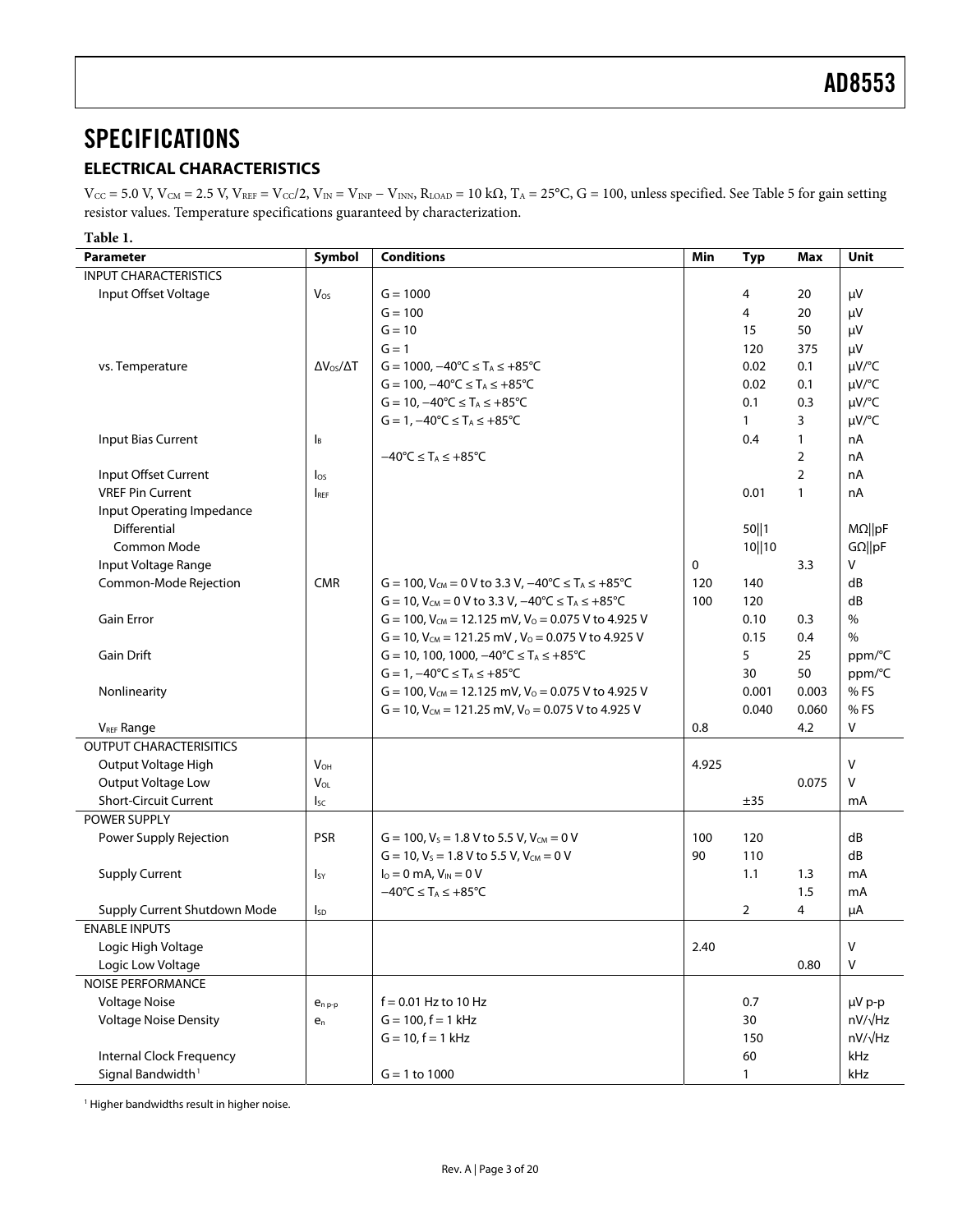$V_S = 1.8$  V,  $V_{\text{CM}} = -0$  V,  $V_{\text{REF}} = V_S/2$ ,  $V_{\text{IN}} = V_{\text{IN}} - V_{\text{INN}}$ ,  $R_{\text{LOAD}} = 10$  k $\Omega$ ,  $T_A = 25^{\circ}\text{C}$ ,  $G = 100$ , unless specified. See [Table 5](#page-16-0) for gain setting resistor values. Temperature specifications guaranteed by characterization.

| Table 2.                       |                           |                                                                               |       |              |                |                |
|--------------------------------|---------------------------|-------------------------------------------------------------------------------|-------|--------------|----------------|----------------|
| <b>Parameter</b>               | Symbol                    | <b>Conditions</b>                                                             | Min   | <b>Typ</b>   | Max            | <b>Unit</b>    |
| <b>INPUT CHARACTERISTICS</b>   |                           |                                                                               |       |              |                |                |
| Input Offset Voltage           | $V_{OS}$                  | $G = 1000$                                                                    |       | 3            | 20             | μV             |
|                                |                           | $G = 100$                                                                     |       | 3            | 20             | μV             |
|                                |                           | $G = 10$                                                                      |       | 14           | 50             | μV             |
|                                |                           | $G = 1$                                                                       |       | 130          | 375            | μV             |
| Vs. Temperature                | $\Delta V_{OS}/\Delta T$  | $G = 1000, -40^{\circ}C \leq T_A \leq +85^{\circ}C$                           |       | 0.02         | 0.25           | µV/°C          |
|                                |                           | $G = 100, -40^{\circ}C \leq T_A \leq +85^{\circ}C$                            |       | 0.02         | 0.25           | µV/°C          |
|                                |                           | $G = 10, -40^{\circ}C \leq T_A \leq +85^{\circ}C$                             |       | 0.1          | 3              | µV/°C          |
|                                |                           | $G = 1, -40^{\circ}C \le T_A \le +85^{\circ}C$                                |       | $\mathbf{1}$ | 10             | µV/°C          |
| Input Bias Current             | $\mathsf{I}_{\mathsf{B}}$ |                                                                               |       | 0.05         | $\mathbf{1}$   | пA             |
|                                |                           | $-40^{\circ}C \leq T_A \leq +85^{\circ}C$                                     |       |              | $\overline{2}$ | пA             |
| Input Offset Current           | $\log$                    |                                                                               |       |              | $\overline{2}$ | nA             |
| <b>VREF Pin Current</b>        | <b>IREF</b>               |                                                                               |       | 0.02         | $\mathbf{1}$   | nA             |
| Input Operating Impedance      |                           |                                                                               |       |              |                |                |
| Differential                   |                           |                                                                               |       | 50  1        |                | $M\Omega$   pF |
| <b>Common Mode</b>             |                           |                                                                               |       | 10  10       |                | $G\Omega$   pF |
| Input Voltage Range            |                           |                                                                               | 0     |              | 0.15           | V              |
| Common-Mode Rejection          | <b>CMR</b>                | $G = 100$ , $V_{CM} = 0$ V to 0.15 V, $-40^{\circ}C \le T_A \le +85^{\circ}C$ | 100   | 110          |                | dB             |
|                                |                           | $G = 10$ , $V_{CM} = 0$ V to 0.15 V, $-40^{\circ}C \le T_A \le +85^{\circ}C$  | 90    | 110          |                | dB             |
| <b>Gain Error</b>              |                           | $G = 100$ , $V_{CM} = 4.125$ mV, $V_0 = 0.075$ V to 1.725 V                   |       | 0.2          | 0.4            | $\%$           |
|                                |                           | $G = 10$ , $V_{CM} = 41.25$ mV, $V_0 = 0.075$ V to 1.725 V                    |       | 0.2          | 0.4            | %              |
| <b>Gain Drift</b>              |                           | $G = 10, 100, 1000, -40^{\circ}C \leq T_A \leq +85^{\circ}C$                  |       |              | 25             | ppm/°C         |
|                                |                           | $G = 1, -40^{\circ}C \leq T_A \leq +85^{\circ}C$                              |       |              | 50             | ppm/°C         |
| Nonlinearity                   |                           | $G = 100$ , $V_{CM} = 4.125$ mV, $V_0 = 0.075$ V to 1.725 V                   |       | 0.003        |                | % FS           |
|                                |                           | $G = 10$ , $V_{CM} = 41.25$ mV, $V_0 = 0.075$ V to 1.725 V                    |       | 0.010        |                | % FS           |
| <b>VREF Range</b>              |                           |                                                                               | 0.8   |              | 1.0            | Λ              |
| <b>OUTPUT CHARACTERISITICS</b> |                           |                                                                               |       |              |                |                |
| Output Voltage High            | $V_{OH}$                  |                                                                               | 1.725 |              |                | V              |
| Output Voltage Low             | $V_{OL}$                  |                                                                               |       |              | 0.075          | v              |
| <b>Short-Circuit Current</b>   | $I_{SC}$                  |                                                                               |       | ±5           |                | mA             |
| POWER SUPPLY                   |                           |                                                                               |       |              |                |                |
| Power Supply Rejection         | <b>PSR</b>                | $G = 100$ , $V_s = 1.8$ V to 5.5 V, $V_{cm} = 0$ V                            | 100   | 120          |                | dB             |
| <b>Supply Current</b>          | $I_{SY}$                  | $I_0 = 0$ mA, $V_{IN} = 0$ V                                                  |       | 0.8          | 1.2            | mA             |
|                                |                           | $-40^{\circ}C \leq T_A \leq +85^{\circ}C$                                     |       |              | 1.4            | mA             |
| Supply Current Shutdown Mode   | <b>I</b> sp               |                                                                               |       | 2            | 4              | μA             |
| <b>ENABLE INPUTS</b>           |                           |                                                                               |       |              |                |                |
| Logic High Voltage             |                           |                                                                               | 1.4   |              |                | ۷              |
| Logic Low Voltage              |                           |                                                                               |       |              | 0.5            | $\vee$         |
| <b>NOISE PERFORMANCE</b>       |                           |                                                                               |       |              |                |                |
| <b>Voltage Noise</b>           | $e_{n,p-p}$               | $f = 0.01$ Hz to 10 Hz                                                        |       | 0.7          |                | µV p-p         |
| <b>Voltage Noise Density</b>   | $e_n$                     | $G = 100$ , $f = 1$ kHz                                                       |       | 30           |                | nV/√Hz         |
|                                |                           | $G = 10$ , $f = 1$ kHz                                                        |       | 150          |                | nV/√Hz         |
| Internal Clock Frequency       |                           |                                                                               |       | 60           |                | kHz            |
| Signal Bandwidth <sup>1</sup>  |                           | $G = 1$ to 1000                                                               |       | $\mathbf{1}$ |                | kHz            |

<sup>1</sup> Higher bandwidths result in higher noise.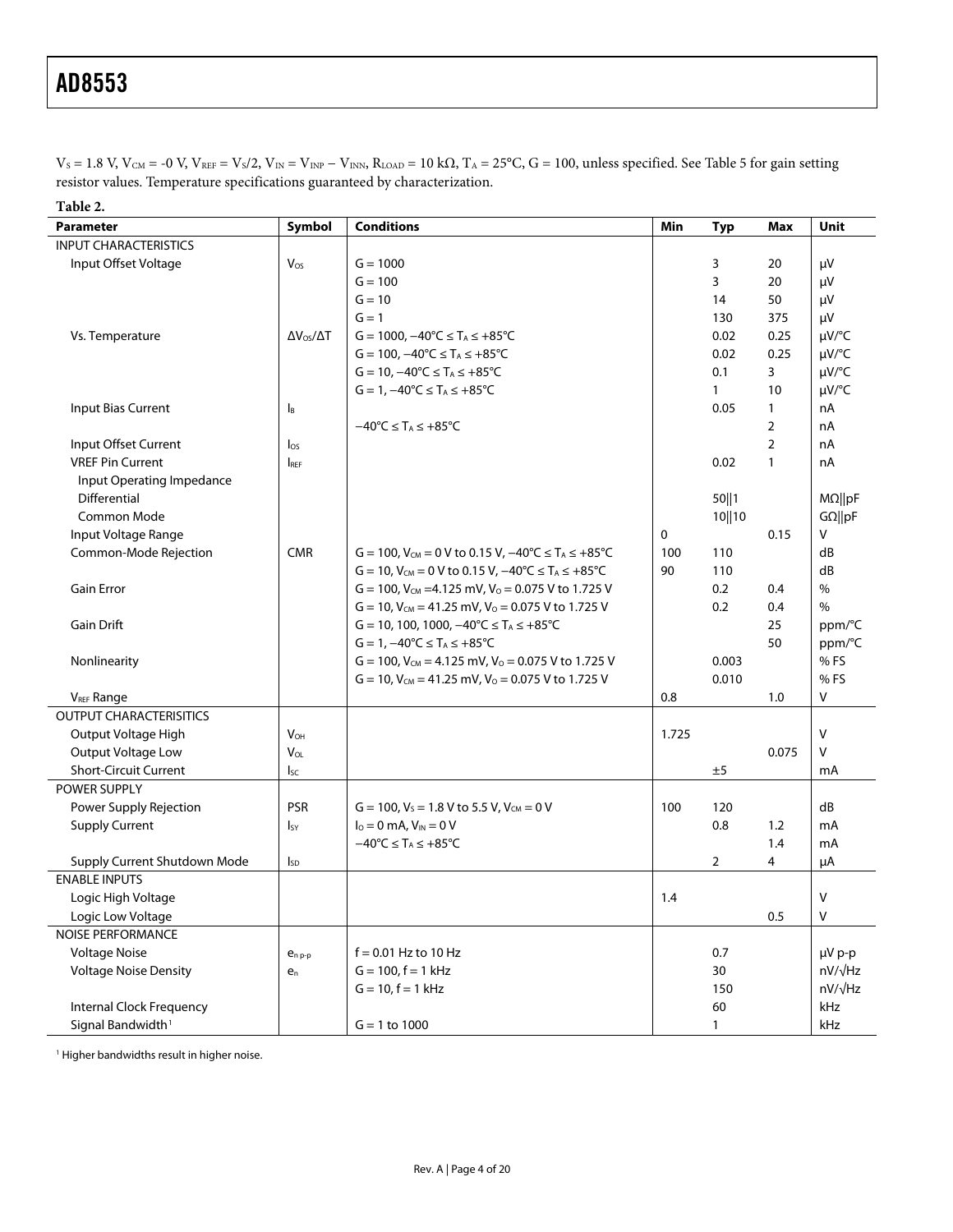### <span id="page-4-0"></span>ABSOLUTE MAXIMUM RATINGS

#### **Table 3.**

| <b>Parameter</b>                           | <b>Ratings</b>                       |
|--------------------------------------------|--------------------------------------|
| Supply Voltage                             | 6 V                                  |
| Input Voltage                              | $+VSUPPLY$                           |
| Differential Input Voltage <sup>1</sup>    | $\pm$ V <sub>SUPPLY</sub>            |
| Output Short-Circuit Duration to GND       | Indefinite                           |
| Storage Temperature Range (RM Package)     | $-65^{\circ}$ C to +150 $^{\circ}$ C |
| <b>Operating Temperature Range</b>         | $-40^{\circ}$ C to $+85^{\circ}$ C   |
| Junction Temperature Range (RM Package)    | $-65^{\circ}$ C to +150 $^{\circ}$ C |
| Lead Temperature Range (Soldering, 10 sec) | 300 $\degree$ C                      |

<span id="page-4-1"></span><sup>1</sup> Differential input voltage is limited to  $\pm$ 5.0 V, the supply voltage, or whichever is less.

Stresses above those listed under Absolute Maximum Ratings may cause permanent damage to the device. This is a stress rating only; functional operation of the device at these or any other conditions above those indicated in the operational section of this specification is not implied. Exposure to absolute maximum rating conditions for extended periods may affect device reliability.

#### **THERMAL RESISTANCE**

 $\theta$ <sub>IA</sub> is specified for the worst-case conditions, that is, a device soldered in a circuit board for surface-mount packages.

**Table 4.** 

| Package Type      | $\theta_{JA}$ | $\theta$ JC | Unit               |
|-------------------|---------------|-------------|--------------------|
| 10-Lead MSOP (RM) | 110           |             | $\rm ^{\circ}$ C/W |

<sup>1</sup>  $\theta$ <sub>JA</sub> is specified for the nominal conditions, that is,  $\theta$ <sub>JA</sub> is specified for the device soldered on a circuit board.

#### **ESD CAUTION**

ESD (electrostatic discharge) sensitive device. Electrostatic charges as high as 4000 V readily accumulate on the human body and test equipment and can discharge without detection. Although this product features proprietary ESD protection circuitry, permanent damage may occur on devices subjected to high energy electrostatic discharges. Therefore, proper ESD precautions are recommended to avoid performance degradation or loss of functionality.

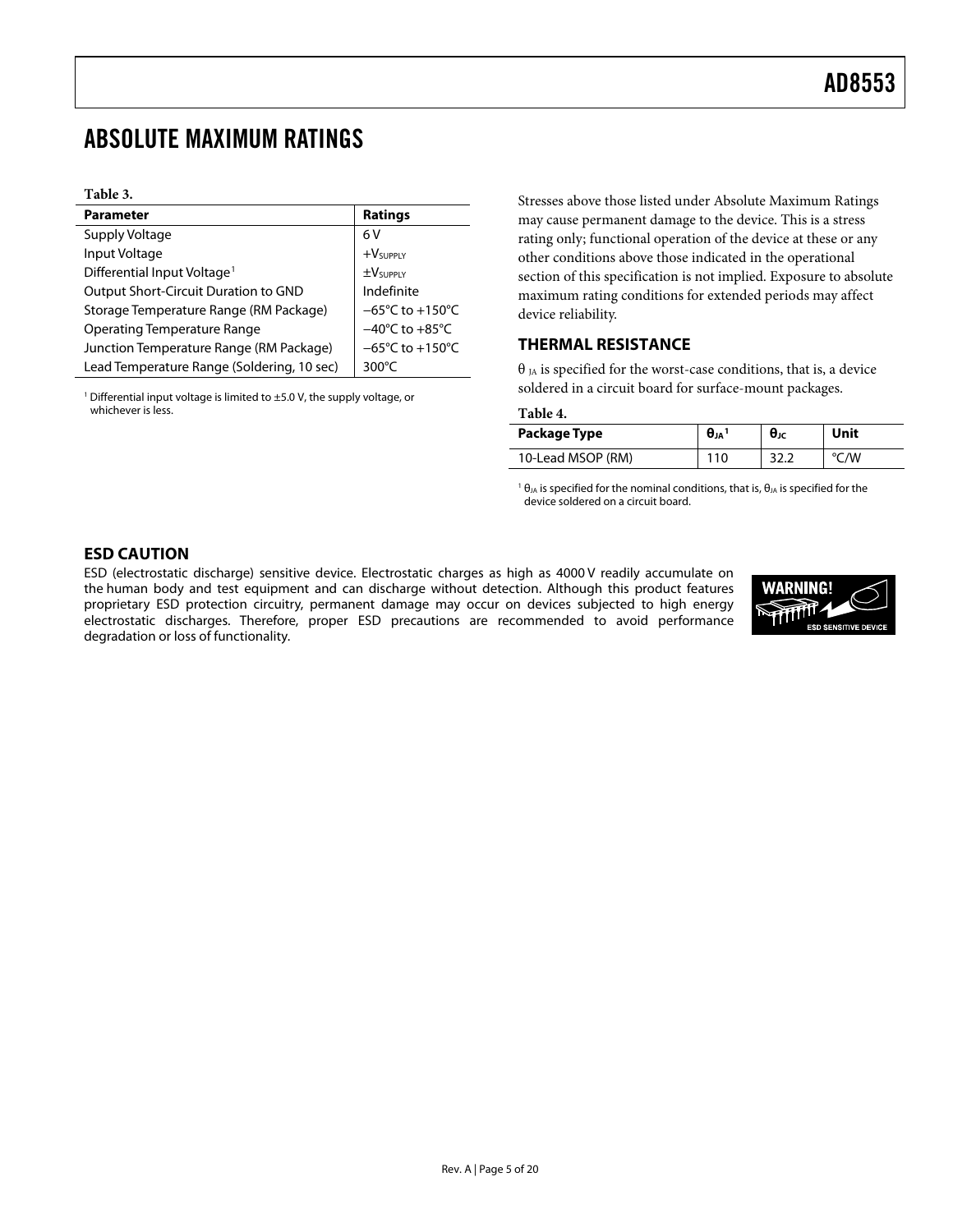### <span id="page-5-0"></span>TYPICAL PERFORMANCE CHARACTERISTICS

TA = 25°C, G = 100, unless specified, see [Table 5](#page-16-0) for gain setting resistor values. Filters as noted are the combination of R2/C2 and R3/C3 as in [Figure 31](#page-13-1).









Figure 6. Common-Mode Rejection (CMR) vs. Frequency

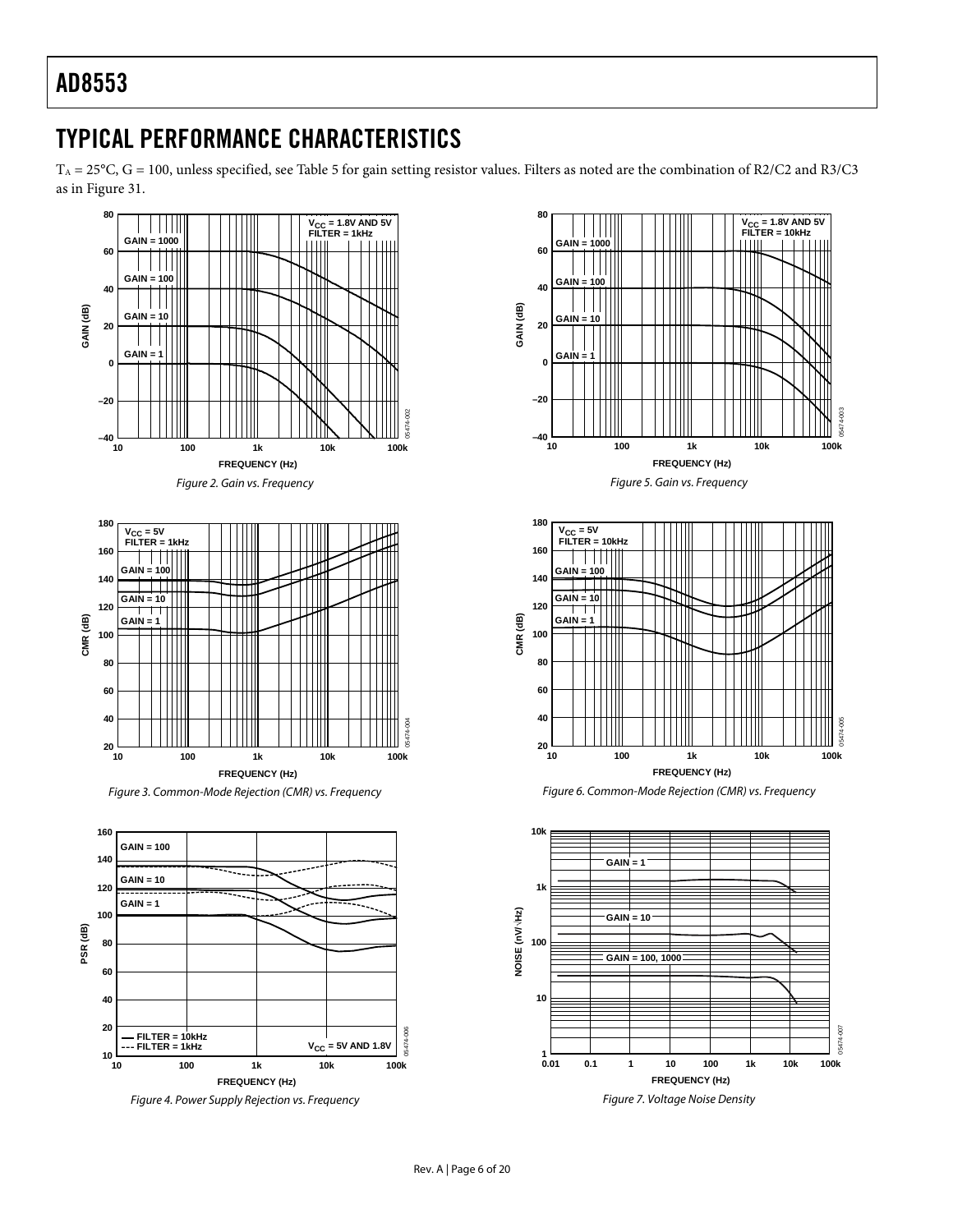

**0 2 4 6 8 10 12 14 20**

Figure 10. Input Offset Voltage (μV)









**POPULATION POPULATION**

−

05474-017

05474-017

**16 18**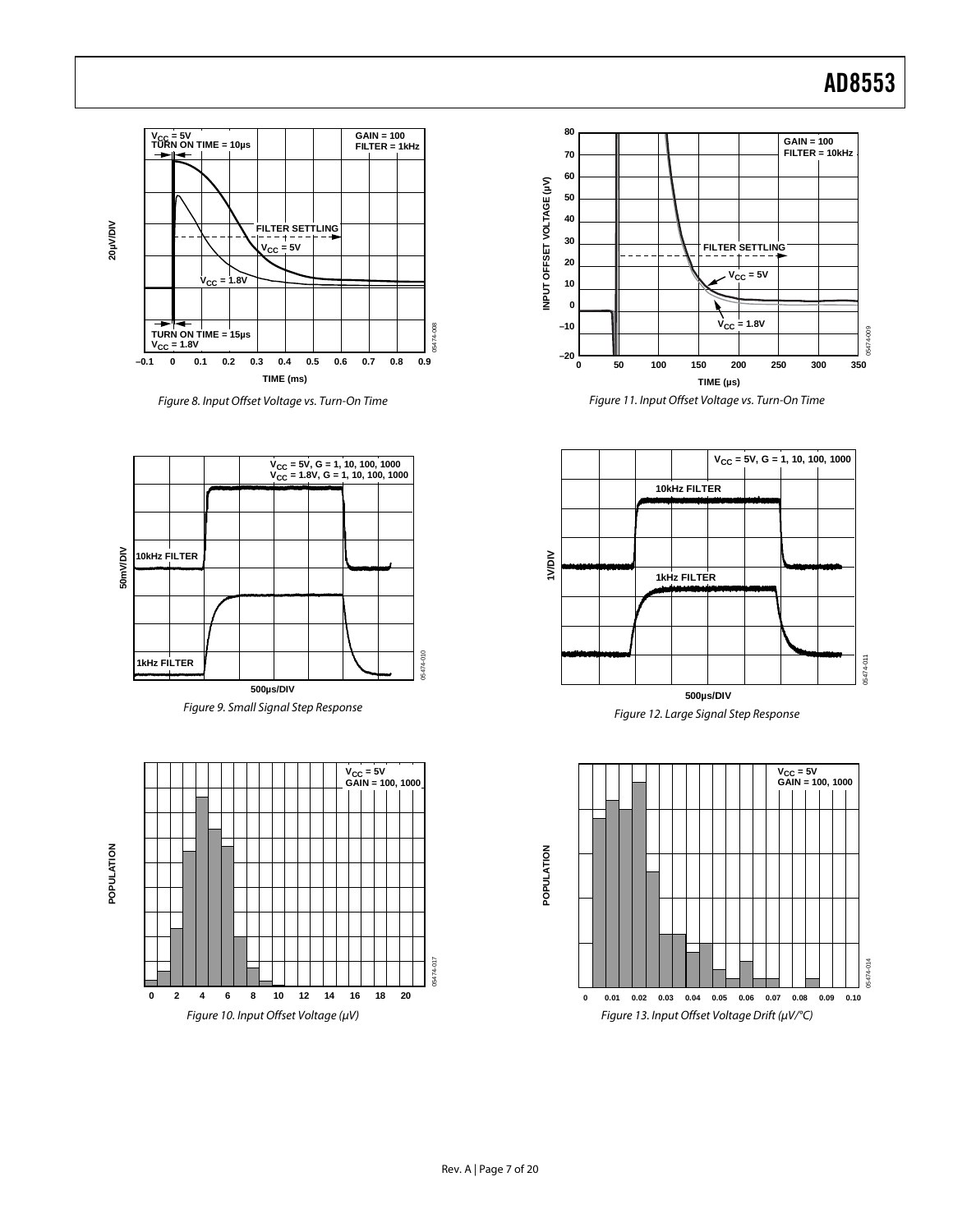

05474-013

05474-013

05474-012

05474-012

05474-019

05474-019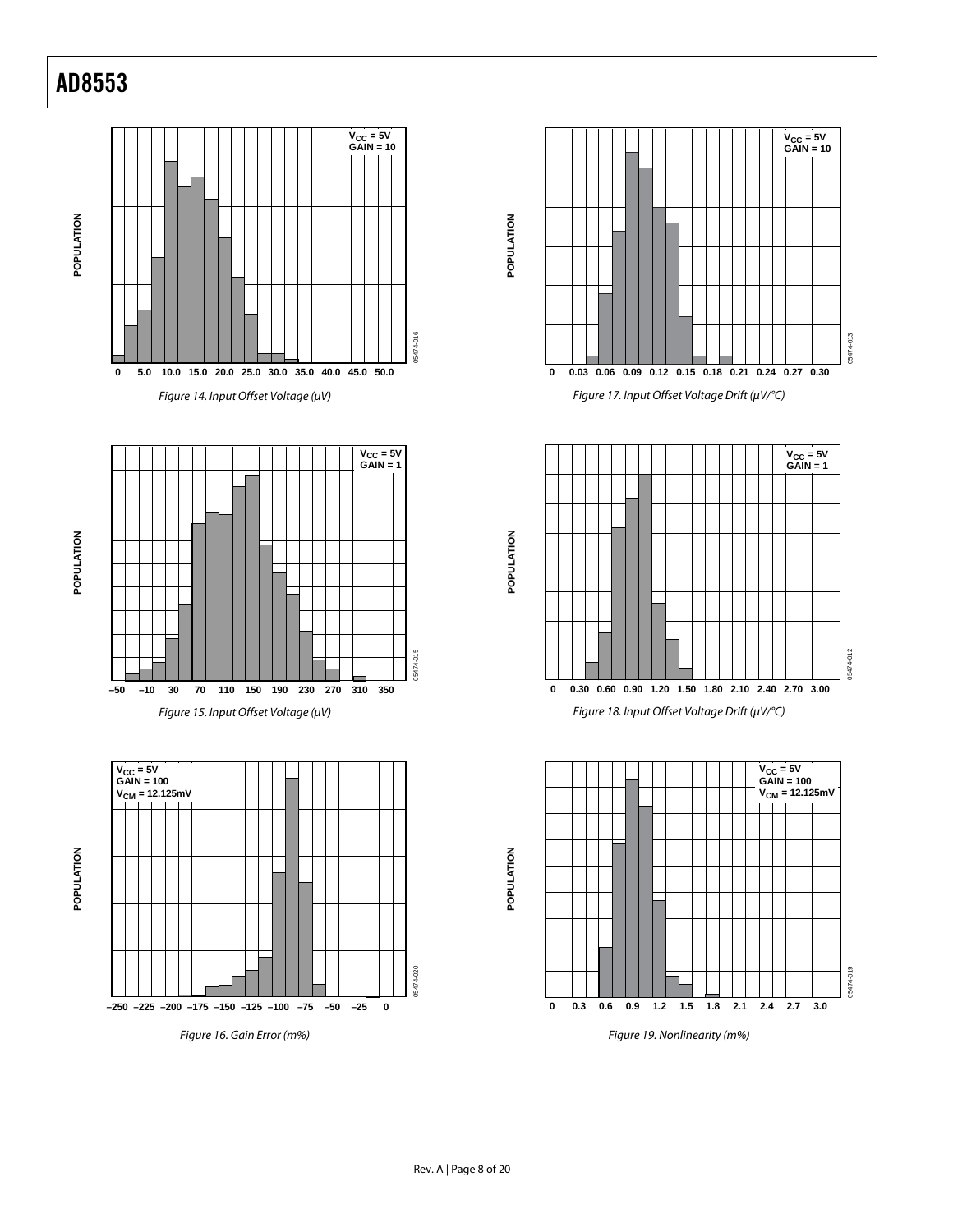

Figure 20. Common-Mode Rejection (CMR) vs. Frequency









Figure 22. Input Offset Voltage (μV)



Figure 23. Common-Mode Rejection (CMR) vs. Frequency



Figure 24. Input Offset Voltage Drift (μV/°C)



Figure 25. Input Offset Voltage Drift (μV/°C)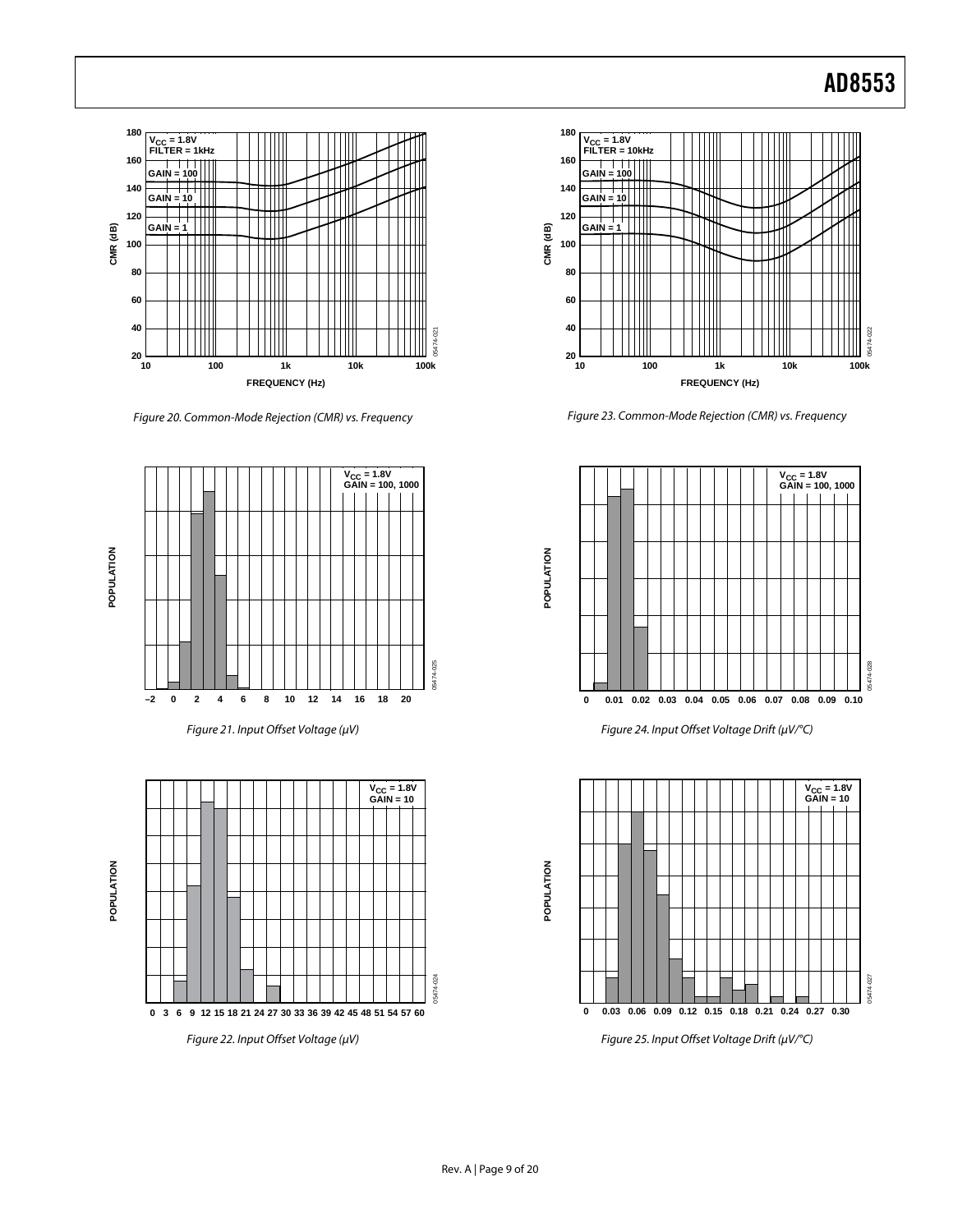**POPULATION**

POPULATION













Figure 28. Input Offset Voltage Drift (μV/°C)



Figure 29. Large Signal Step Response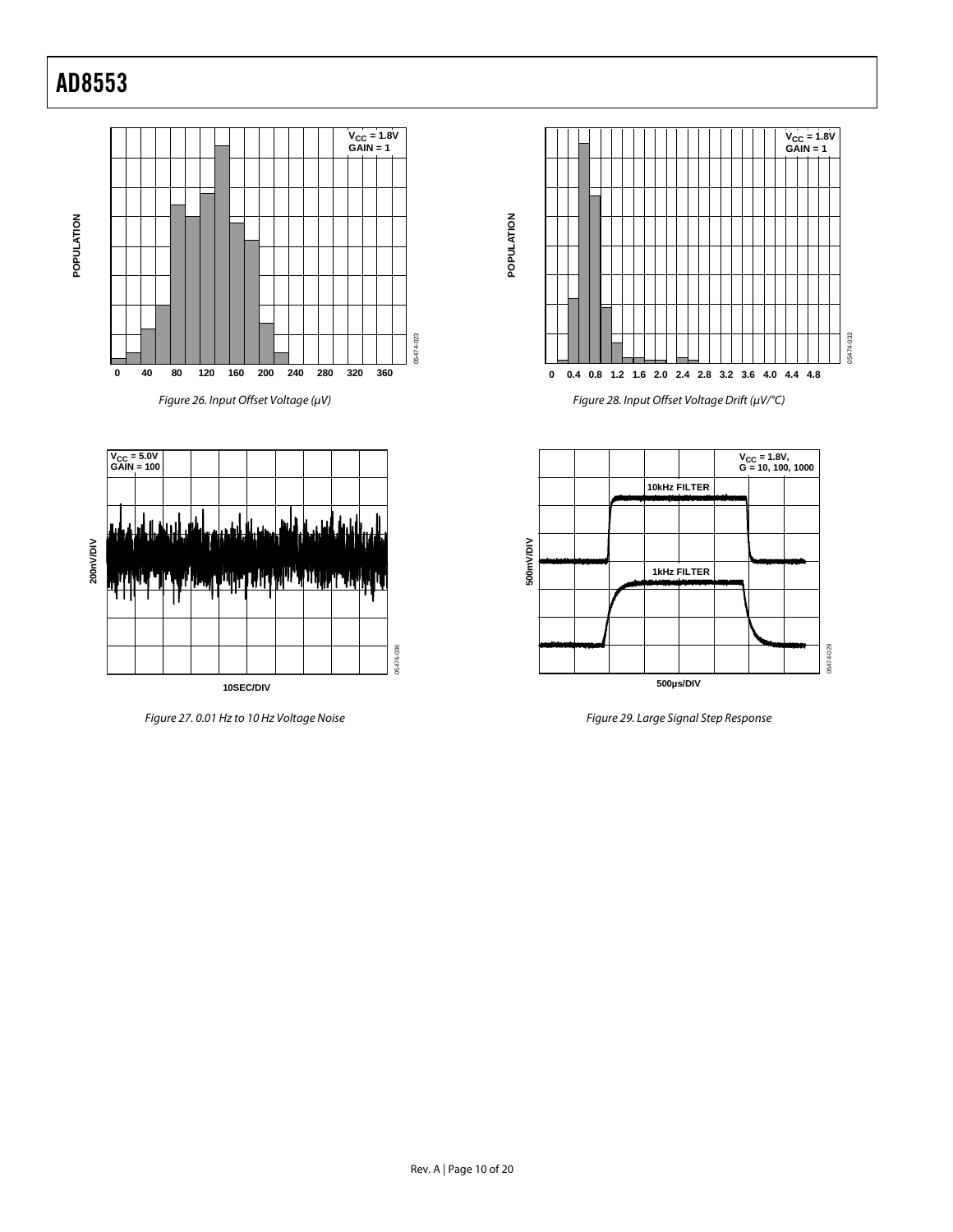### <span id="page-10-0"></span>THEORY OF OPERATION

The AD8553 is a precision current-mode correction instrumentation amplifier capable of single-supply operation. The current-mode correction topology results in excellent accuracy without the need for trimmed resistors on the die.

[Figure 30](#page-12-1) shows a simplified diagram illustrating the basic operation of the AD8553 (without correction). The circuit consists of a voltage-to-current amplifier (M1 to M6), followed by a current-to-voltage amplifier (R2 and A1). Application of a differential input voltage forces a current through External Resistor R1, resulting in conversion of the input voltage to a signal current. Transistor M3 to Transistor M6 transfer twice this signal current to the inverting input of the op amp A1. Amplifier A1 and External Resistor R2 form a current-tovoltage converter to produce a rail-to-rail output voltage at VOUT.

Op amp A1 is a high precision auto-zero amplifier. This amplifier preserves the performance of the autocorrecting, current-mode amplifier topology while offering the user a true voltage-in, voltage-out instrumentation amplifier. Offset errors are corrected internally.

An external reference voltage is applied to the noninverting input of A1 to set the output reference level. External Capacitor C2 is used to filter out correction noise.

The pinout of the AD8553 allows the user to access the signal current from the output of the voltage-to-current converter (Pin 5). The user can choose to use the AD8553 as a currentoutput device instead of a voltage-output device. See [Figure 35](#page-15-0) for circuit connections.

#### **HIGH PSR AND CMR**

Common-mode rejection and power supply rejection indicate the amount that the offset voltage of an amplifier changes when its common-mode input voltage or power supply voltage changes. The autocorrection architecture of the AD8553 continuously corrects for offset errors, including those induced by changes in input or supply voltage, resulting in exceptional rejection performance. The continuous autocorrection provides great CMR and PSR performances over the entire operating temperature range (−40°C to +85°C).

The parasitic resistance in series with R2 does not degrade CMR but causes a small gain error and a very small offset error. Therefore, an external buffer amplifier is not required to drive the V<sub>REF</sub> pin to maintain excellent CMR performance. This helps reduce system costs over conventional instrumentation amplifiers.

### **1/f NOISE CORRECTION**

Flicker noise, also known as 1/f noise, is noise inherent in the physics of semiconductor devices and decreases 10 dB per decade. The 1/f corner frequency of an amplifier is the frequency at which the flicker noise is equal to the broadband noise of the amplifier. At lower frequencies, flicker noise dominates causing large errors in low frequency or dc applications.

Flicker noise is seen effectively as a slowly varying offset error, which is reduced by the autocorrection topology of the AD8553. This allows the AD8553 to have lower noise near dc than standard low noise instrumentation amplifiers.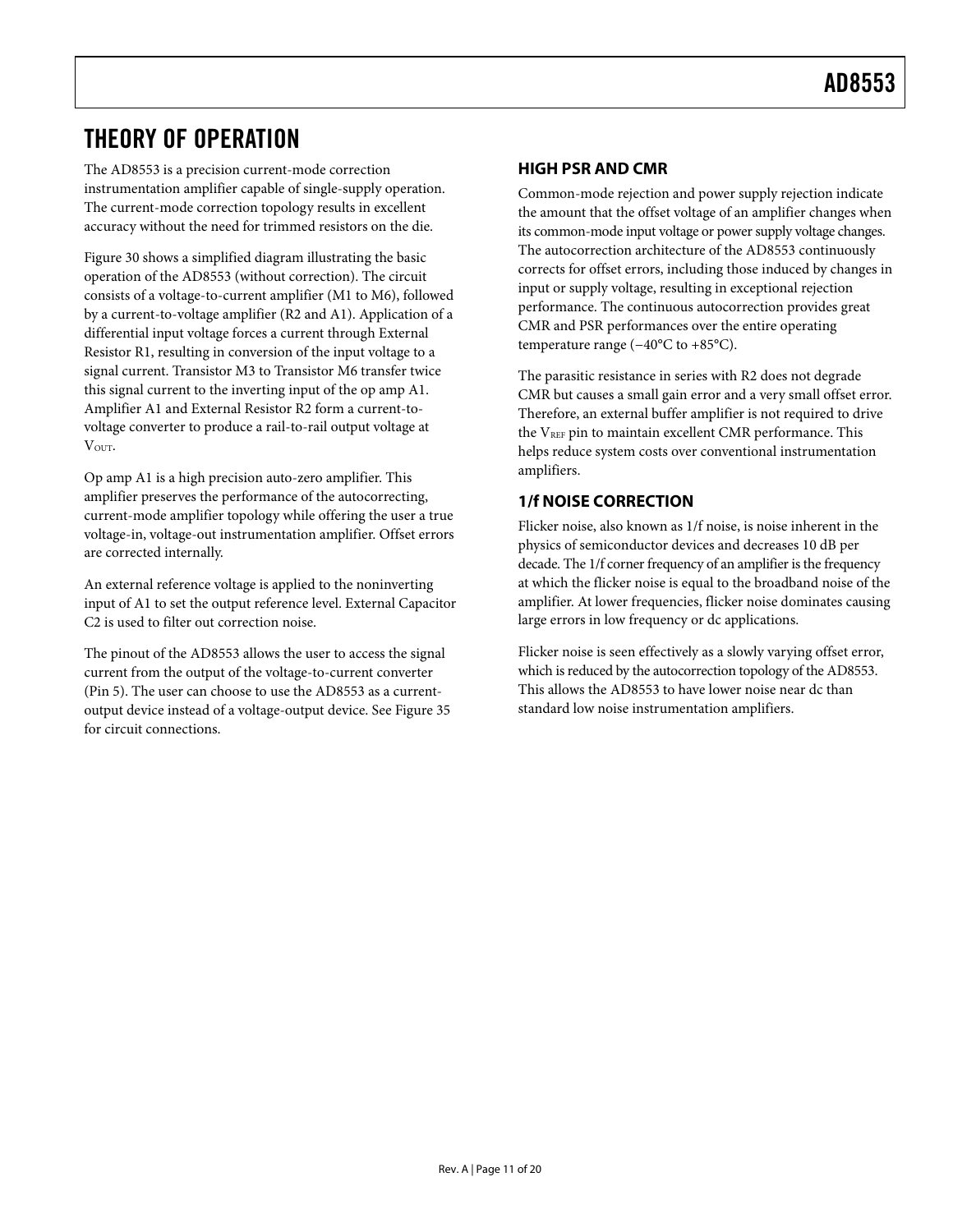### <span id="page-11-0"></span>APPLICATIONS **GAIN SELECTION (GAIN-SETTING RESISTORS)**

The gain of the AD8553 is set according to

$$
G = 2 \times (R2/R1) \tag{1}
$$

[Table 5](#page-16-0) lists the recommended resistor values. Resistor R1 must be at least 3.92 kΩ for proper operation. Use of resistors larger than the recommended values results in higher offset and higher noise.

Gain accuracy depends on the matching of R1 and R2. Any mismatch in resistor values results in a gain error. Resistor value errors due to drift affect gain by the amount indicated by Equation 1. However, due to the current-mode operation of the AD8553, a mismatch in R1 and R2 does not degrade the CMR.

Care should be taken when selecting and positioning the gain setting resistors. The resistors should be made of the same material and package style. Surface-mount resistors are recommended. They should be positioned as close together as possible to minimize TC errors.

To maintain good CMR vs. frequency, the parasitic capacitance on the R1 gain setting pins should be minimized and matched. This also helps maintain a low gain error at G < 10.

If resistor trimming is required to set a precise gain, trim Resistor R2 only. Using a potentiometer for R1 degrades the amplifier's performance.

### **REFERENCE CONNECTION**

Unlike traditional three op amp instrumentation amplifiers, parasitic resistance in series with  $V_{REF}$  (Pin 7) does not degrade CMR performance. This allows the AD8553 to attain its extremely high CMR performance without the use of an external buffer amplifier to drive the  $V_{REF}$  pin, which is required by industrystandard instrumentation amplifiers. This helps save valuable printed circuit board space and minimizes system costs.

For optimal performance in single-supply applications,  $V_{REF}$ should be set with a low noise precision voltage reference. However, for a lower system cost, the reference voltage can be set with a simple resistor voltage divider between the supply and ground (see [Figure 31\)](#page-13-1). This configuration results in degraded output offset performance if the resistors deviate from their ideal values. In dual-supply applications,  $V_{REF}$  can simply be connected to ground.

The  $V_{REF}$  pin current is approximately 20 pA, and as a result, an external buffer is not required.

#### **DISABLE FUNCTION**

The AD8553 provides a shutdown function to conserve power when the device is not needed. Although there is a 1 μA pull-up current on the ENABLE pin, Pin 6 should be connected to the positive supply for normal operation and to the negative supply to turn the device off. It is not recommended to leave Pin 6 floating.

Turn-on time upon switching Pin 6 high is dominated by the output filters. When the device is disabled, the output becomes high impedance enabling muxing application of multiple AD8553 instrumentation amplifiers.

#### **OUTPUT FILTERING**

Filter Capacitor C2 is required to limit the amount of switching noise present at the output. The recommended bandwidth of the filter created by C2 and R2 is 1.4 kHz. The user should first select R1 and R2 based on the desired gain, then select C2 based on

$$
C2 = 1/(1400 \times 2 \times \pi \times R2)
$$
 (2)

Addition of another single-pole RC filter of 1.4 kHz on the output (R3 and C3 in [Figure 31](#page-13-1) to [Figure 33\)](#page-14-0) is required for bandwidths greater than 10 Hz. These two filters produce an overall bandwidth of 1 kHz.

When driving an ADC, the recommended values for the second filter are R3 = 100  $\Omega$  and C3 = 1  $\mu$ F. This filter is required to achieve the specified performance. It also acts as an antialiasing filter for the ADC. If a sampling ADC is not being driven, the value of the capacitor can be reduced, but the filter frequency should remain unchanged.

For applications with low bandwidths (<10 Hz), only the first filter is required. In this case, the high frequency noise from the auto-zero amplifier (output amplifier) is not filtered before the following stage.

### **CLOCK FEEDTHROUGH**

The AD8553 uses two synchronized clocks to perform the autocorrection. The input voltage-to-current amplifiers are corrected at 60 kHz.

Trace amounts of these clock frequencies can be observed at the output. The amount of feedthrough is dependent upon the gain, because the autocorrection noise has an input and output referred term. The correction feedthrough is also dependent upon the values of the external filters R2/C2, and R3/C3.

### **LOW IMPEDANCE OUTPUT**

For applications where a low output impedance is required, the circuit in [Figure 33](#page-14-0) should be used. This provides the same filtering performance as shown in the configuration in [Figure 34.](#page-14-1)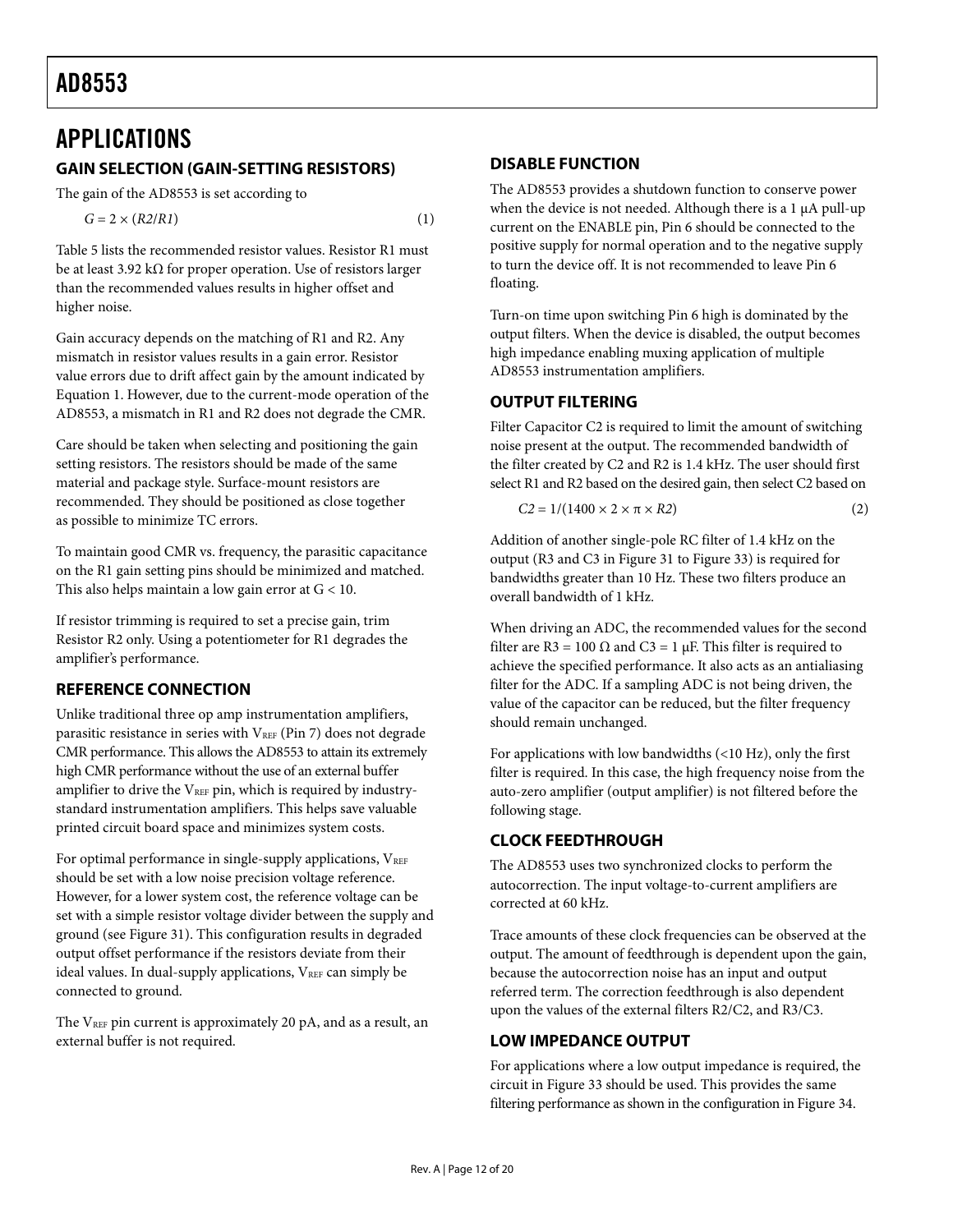#### <span id="page-12-0"></span>**MAXIMIZING PERFORMANCE THROUGH PROPER LAYOUT**

To achieve the maximum performance of the AD8553, care should be taken in the circuit board layout. The PC board surface must remain clean and free of moisture to avoid leakage currents between adjacent traces. Surface coating of the circuit board reduces surface moisture and provides a humidity barrier, reducing parasitic resistance on the board.

Care must be taken to minimize parasitic capacitance on Pin 1 and Pin 10 (Resistor R1 connections). Traces from Pin 1 and Pin 10 to R1 should be kept short and symmetric. Excessive capacitance on these pins will result in a gain error. This effect is most prominent at low gains  $(G < 10)$ .

For high impedance sources, the PC board traces from the AD8553 inputs should be kept to a minimum to reduce input bias current errors.

#### **POWER SUPPLY BYPASSING**

The AD8553 uses internally generated clock signals to perform the autocorrection. As a result, proper bypassing is necessary to achieve optimum performance. Inadequate or improper bypassing of the supply lines can lead to excessive noise and offset voltage.

A 0.1 μF surface-mount capacitor should be connected between the supply lines. This capacitor is necessary to minimize ripple from the correction clocks inside the IC. For dual-supply operation (see [Figure 33\)](#page-14-0), a 0.1 μF (ceramic) surface-mount capacitor should be connected from each supply pin to ground.

For single-supply operation, a 0.1 μF surface-mount capacitor should be connected from the supply line to ground.

All bypass capacitors should be positioned as close to the DUT supply pins as possible, especially the bypass capacitor between the supplies. Placement of the bypass capacitor on the back of the board directly under the DUT is preferred.

### **INPUT OVERVOLTAGE PROTECTION**

All terminals of the AD8553 are protected against ESD. In the case of a dc overload voltage beyond either supply, a large current would flow directly through the ESD protection diodes. If such a condition should occur, an external resistor should be used in series with the inputs to limit current for voltages beyond the supply rails. The AD8553 can safely handle 5 mA of continuous current, resulting in an external resistor selection of  $R_{\text{EXT}} = (V_{\text{IN}} - V_{\text{S}})/5$  mA.

### **CAPACITIVE LOAD DRIVE**

The output buffer, Pin 4, can drive capacitive loads up to 100 pF.

<span id="page-12-1"></span>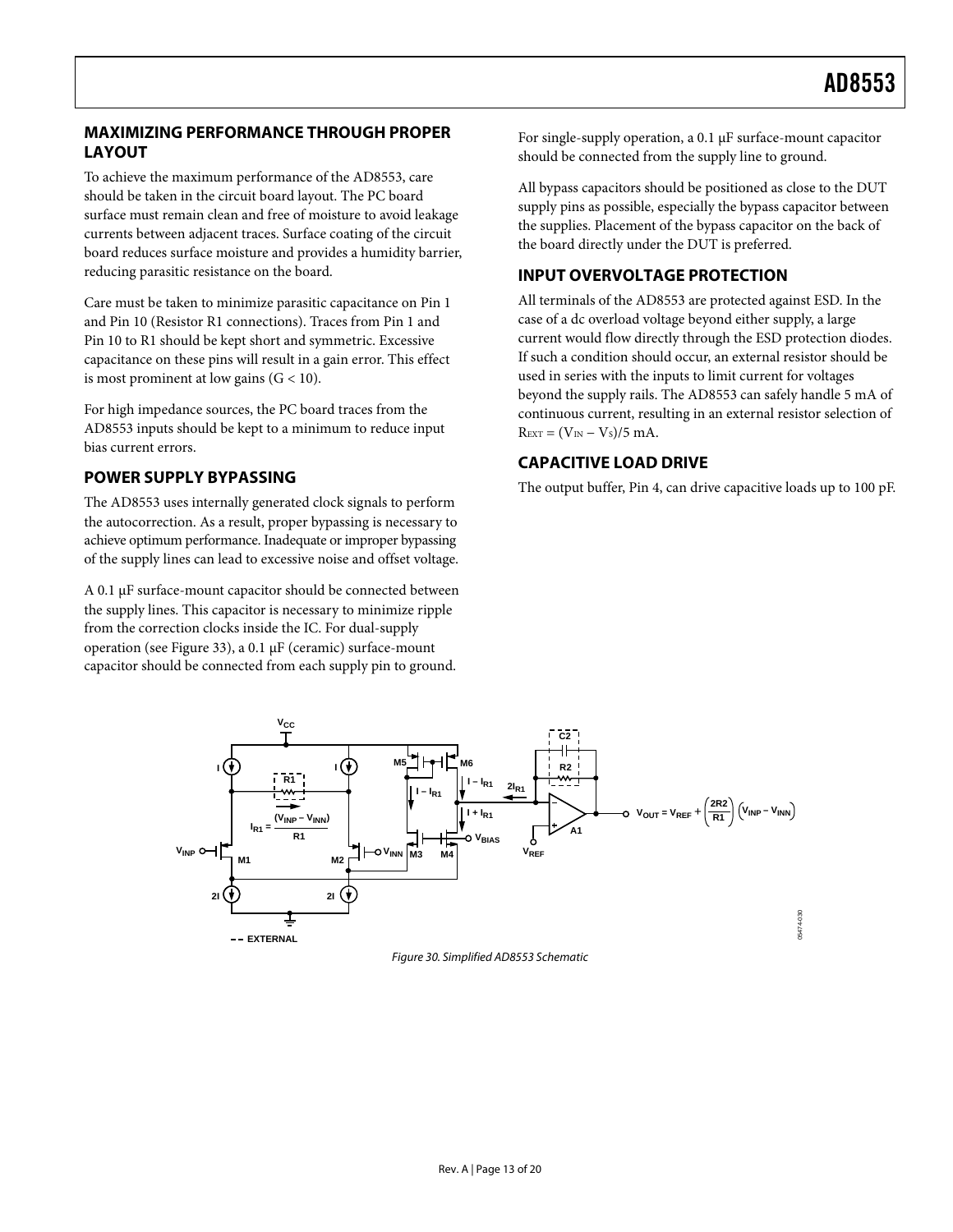#### <span id="page-13-0"></span>**CIRCUIT DIAGRAMS/CONNECTIONS**



Figure 31. Single-Supply Connection Diagram Using Voltage Divider Reference

<span id="page-13-1"></span>

Figure 32. Dual-Supply Connection Diagram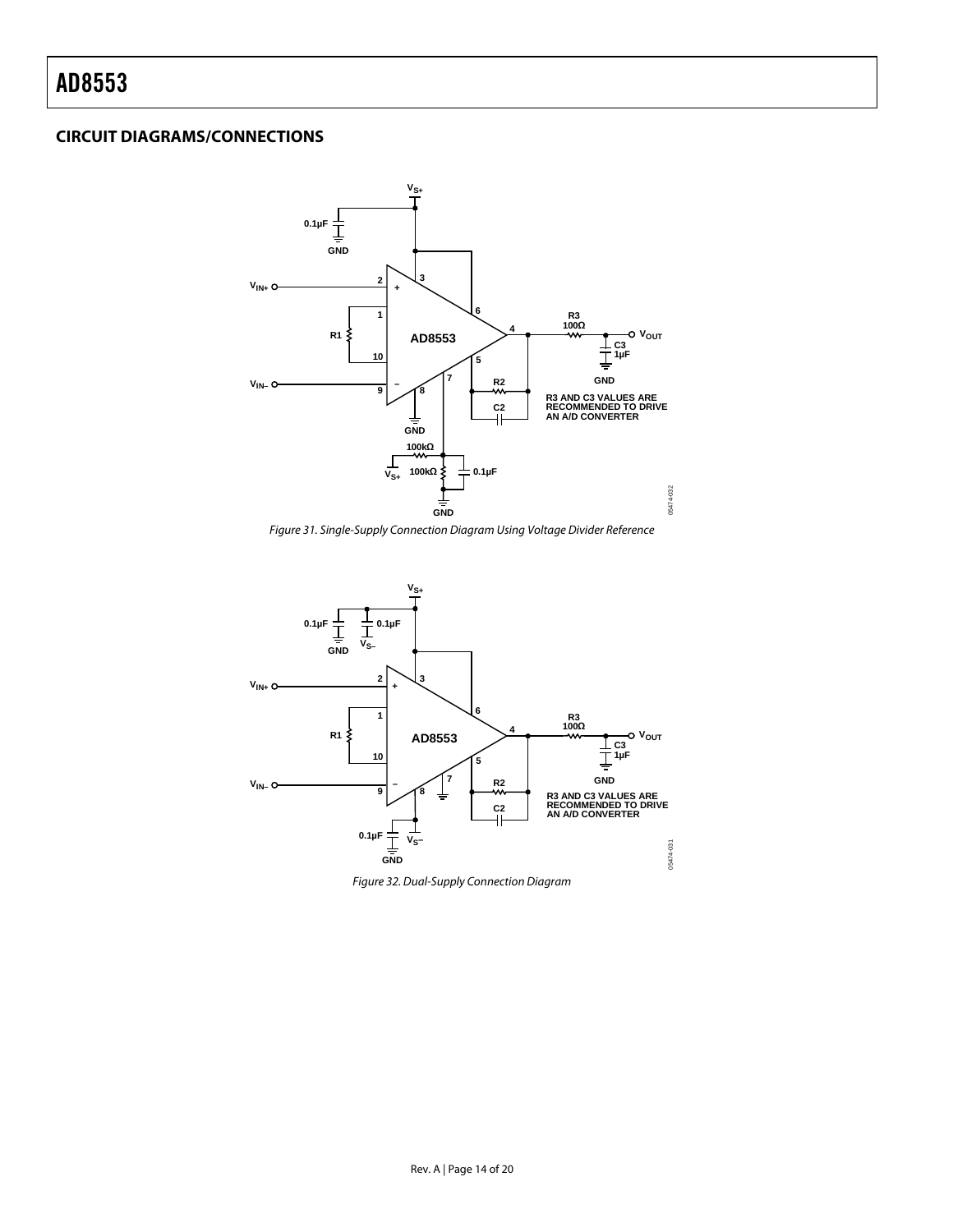

Figure 33. Dual-Supply Connection Diagram with Low Impedance Output

<span id="page-14-0"></span>

<span id="page-14-1"></span>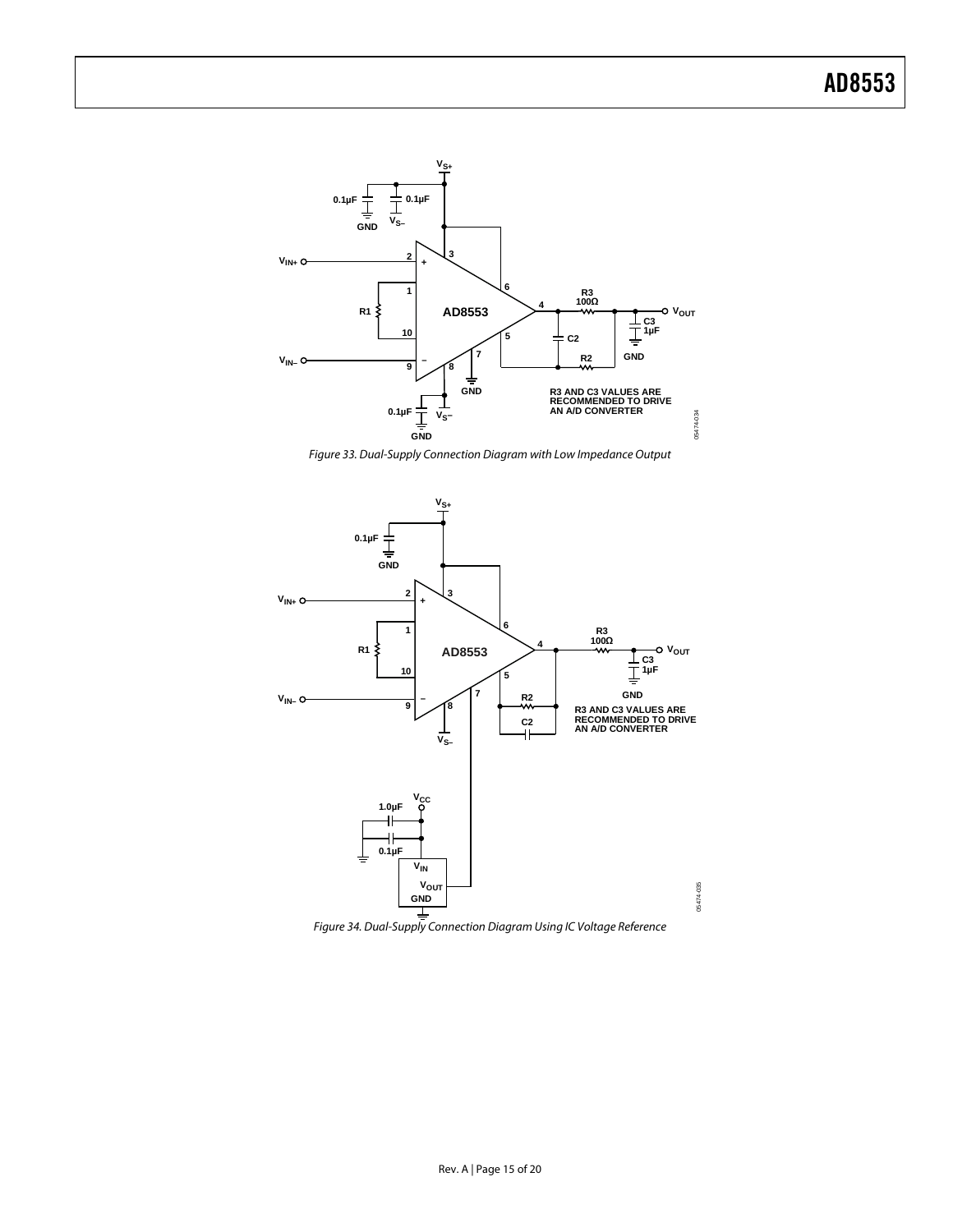

Figure 35. Voltage-to-Current Converter, 0 μA to 30 μA Source

<span id="page-15-0"></span>

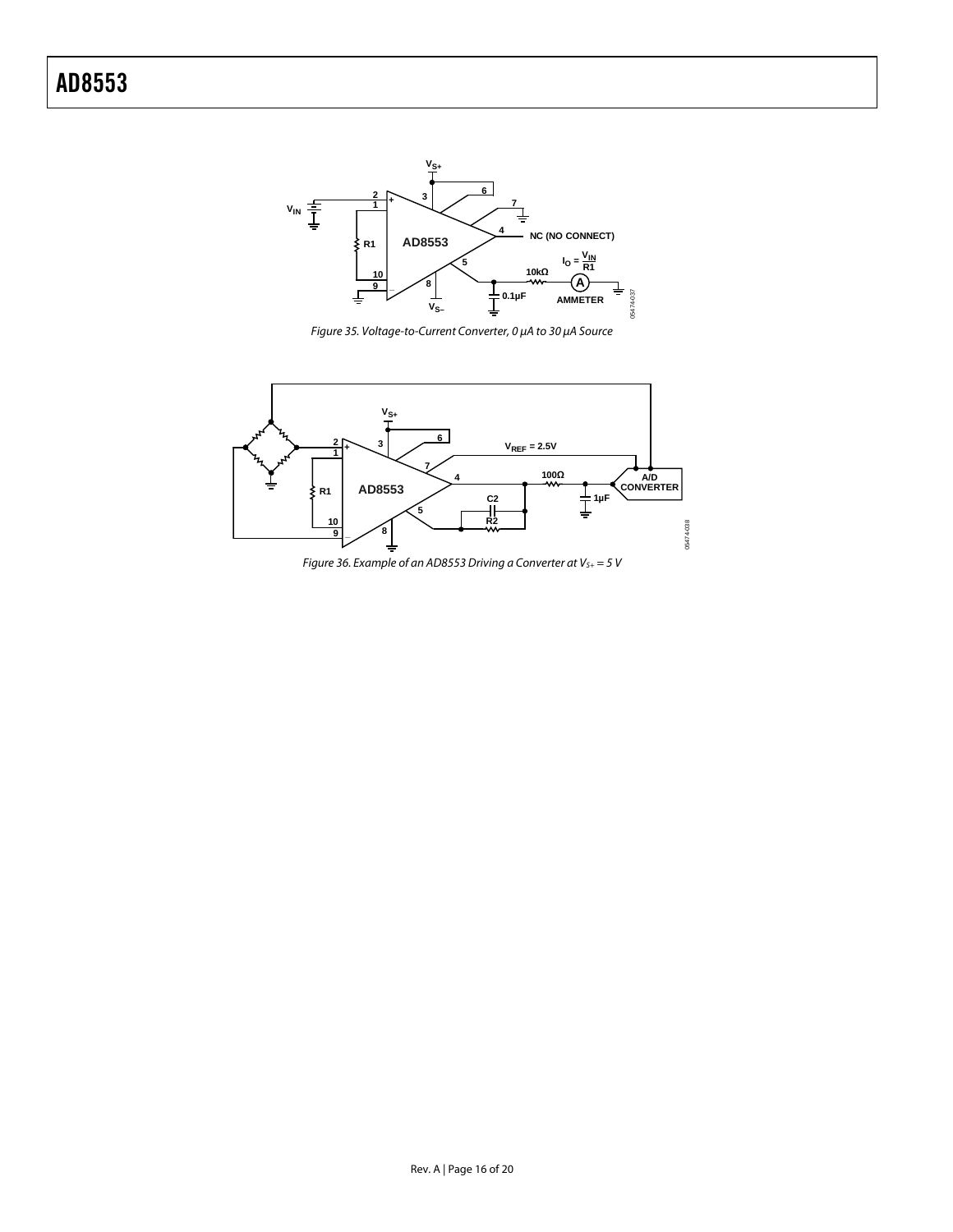

Figure 37. Multiplexed Output

| Table 5. Recommended External Component Values for Selected Gains |  |
|-------------------------------------------------------------------|--|
|-------------------------------------------------------------------|--|

<span id="page-16-0"></span>

| <b>Desired Gain (V/V)</b> | $R1(\Omega)$ | $R2 \parallel C2 (\Omega \parallel F)$ | <b>Calculated Gain</b> |
|---------------------------|--------------|----------------------------------------|------------------------|
|                           | 200 k        | 100 k    1200p                         |                        |
|                           | 100k         | 100 k    1200p                         | $\overline{2}$         |
|                           | 40.2 k       | 100 k    1200p                         | 4.975                  |
| 10                        | 20 k         | 100 k    1200p                         | 10                     |
| 50                        | 4.02 k       | 100 k    1200p                         | 49.75                  |
| 100                       | 3.92k        | 196 k    560p                          | 100                    |
| 500                       | 3.92k        | 976 k    120p                          | 497.95                 |
| 1000                      | 3.92k        | 1.96 M    56p                          | 1000                   |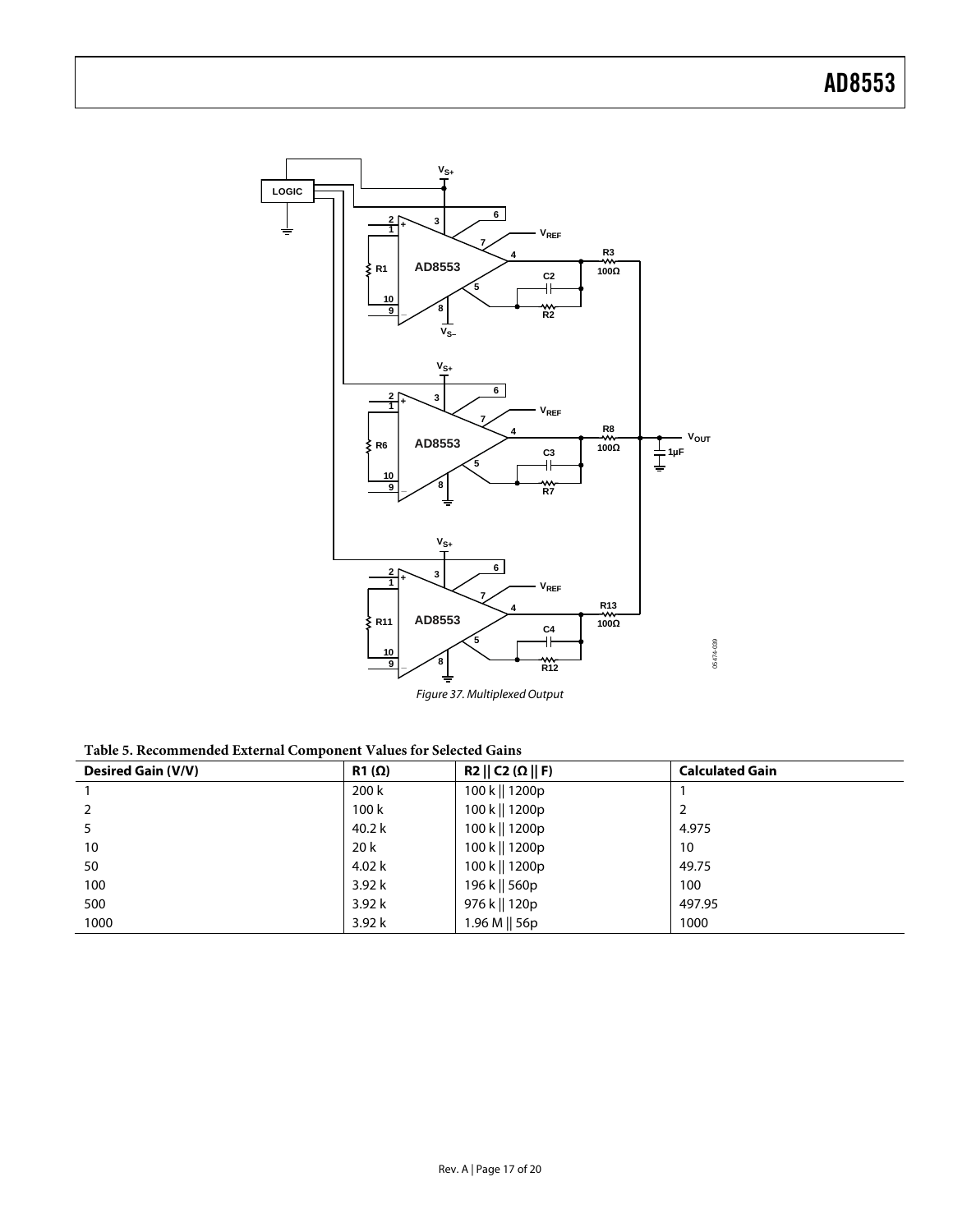### <span id="page-17-0"></span>OUTLINE DIMENSIONS



#### **ORDERING GUIDE**

| Model'          | Temperature Range                  | <b>Package Description</b> | Package Option | <b>Branding</b> |
|-----------------|------------------------------------|----------------------------|----------------|-----------------|
| AD8553ARMZ      | $-40^{\circ}$ C to $+85^{\circ}$ C | 10-Lead MSOP               | <b>RM-10</b>   | A09             |
| AD8553ARMZ-REEL | $-40^{\circ}$ C to $+85^{\circ}$ C | 10-Lead MSOP               | <b>RM-10</b>   | A09             |

 $1 Z =$  RoHS Compliant Part.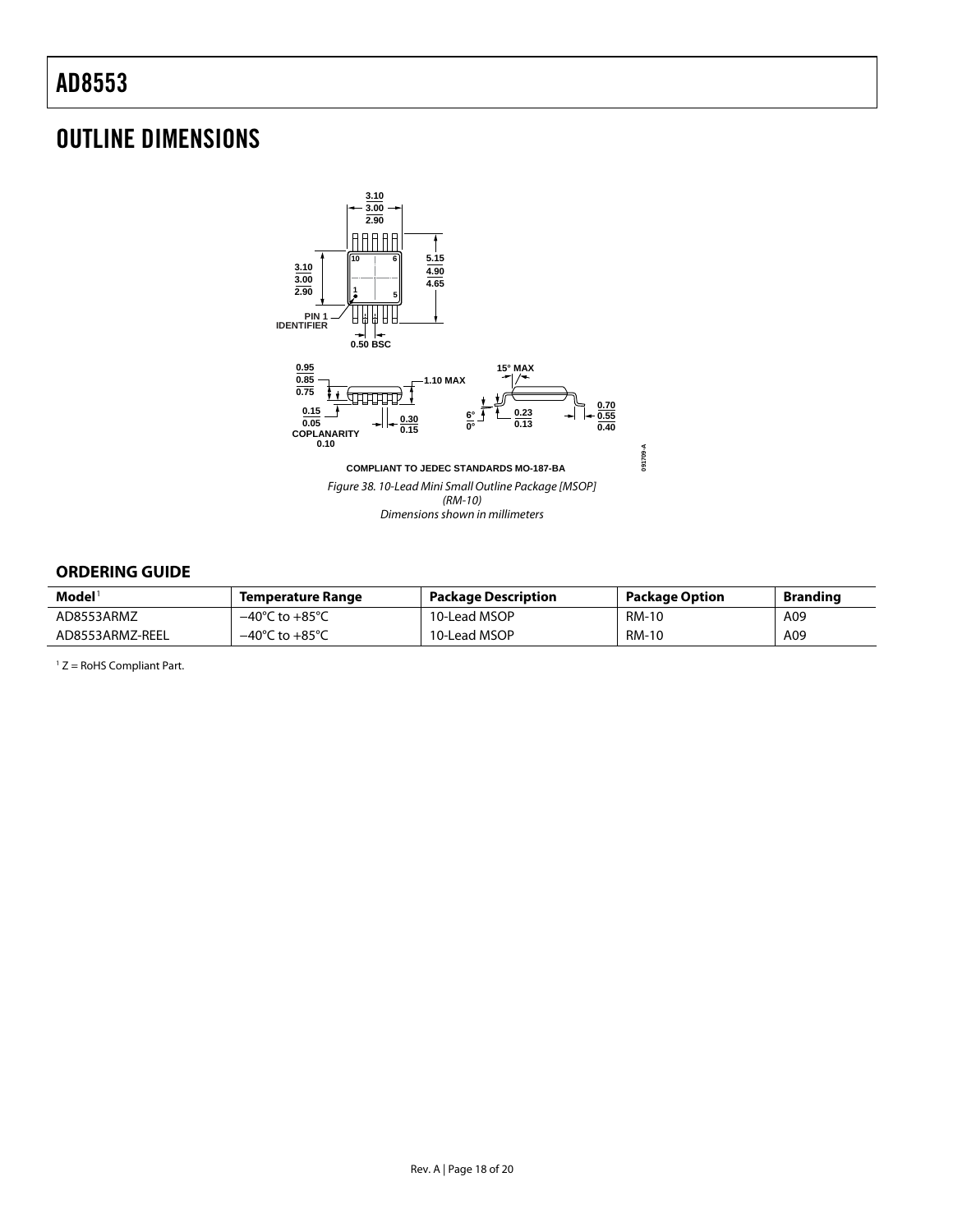## **NOTES**